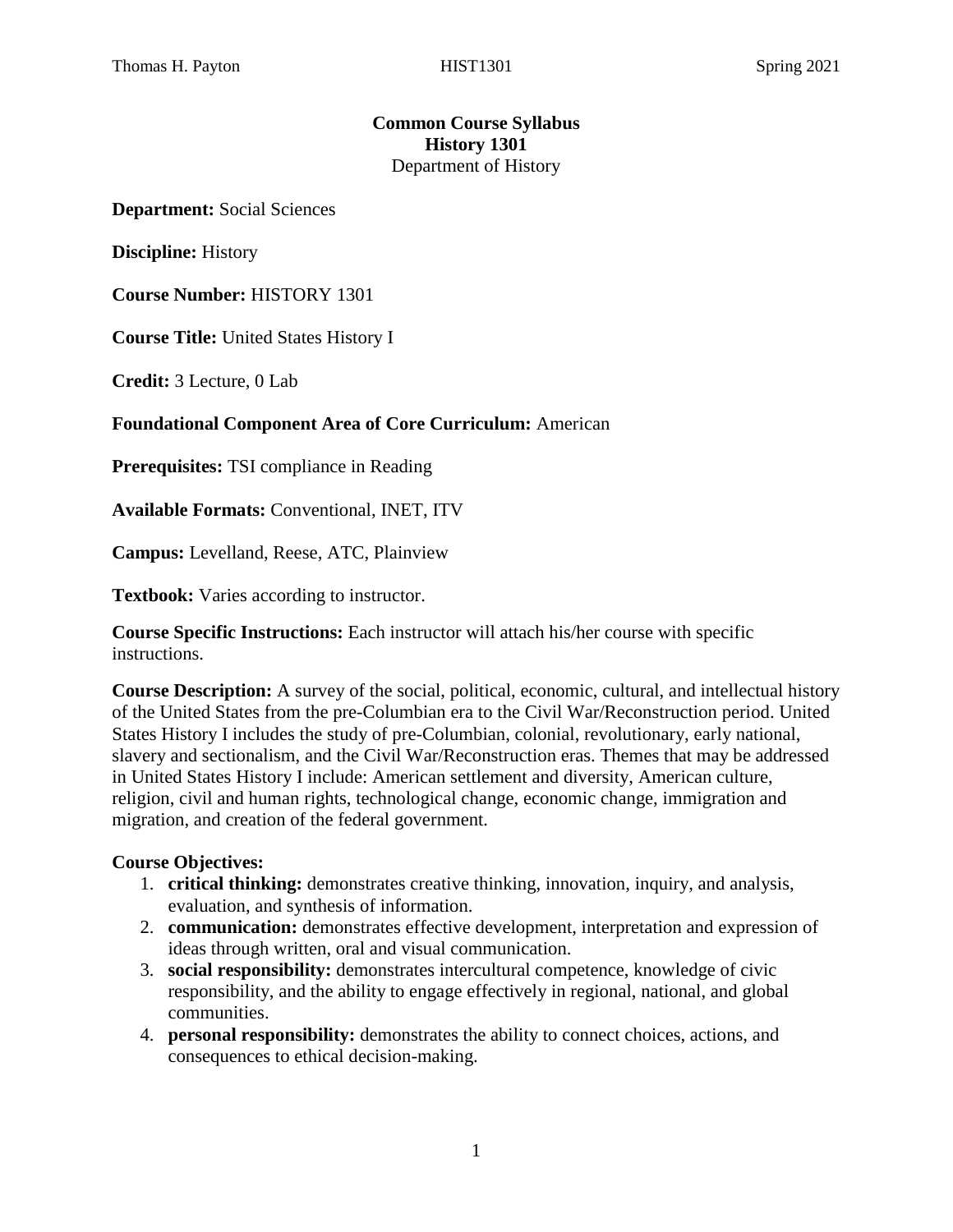**Course Purpose:** To acquaint students with the diversity of American history and to promote critical thinking in interrelating the past to the present. Fundamentally, the course promotes general understanding of a body of knowledge any student know.

**Course Requirements:** To maximize a student's potential to complete this course, he/she should attend all class meetings, complete all homework assignments and examinations in a timely manner, and complete all other projects or papers as assigned in the instructor's specific instructions.

**Course Evaluation:** See the instructor's course information sheet for specific items used in evaluating student performance.

**Attendance Policy:** Whenever absences become excessive and in the instructor's opinion, minimum course objectives cannot be met due to absences, the student will be withdrawn from the course. Each instructor will have additional information about attendance on his/her course information sheet.

**Learning Outcomes:** Upon successful completion of this course, students should demonstrate familiarity with the pre-Columbian era to the Civil War/Reconstruction period. This would include the following themes:

- American settlement and diversity
- American culture
- religion
- civil and human rights
- technological change
- economic change
- immigration and migration
- creation of the federal government

**Learning Outcomes:** Upon successful completion of this course, students will:

- Create an argument through the use of historical evidence.
- Analyze and interpret primary and secondary sources.
- Analyze the effects of historical, social, political, economic, cultural, and global forces on this period of United States history.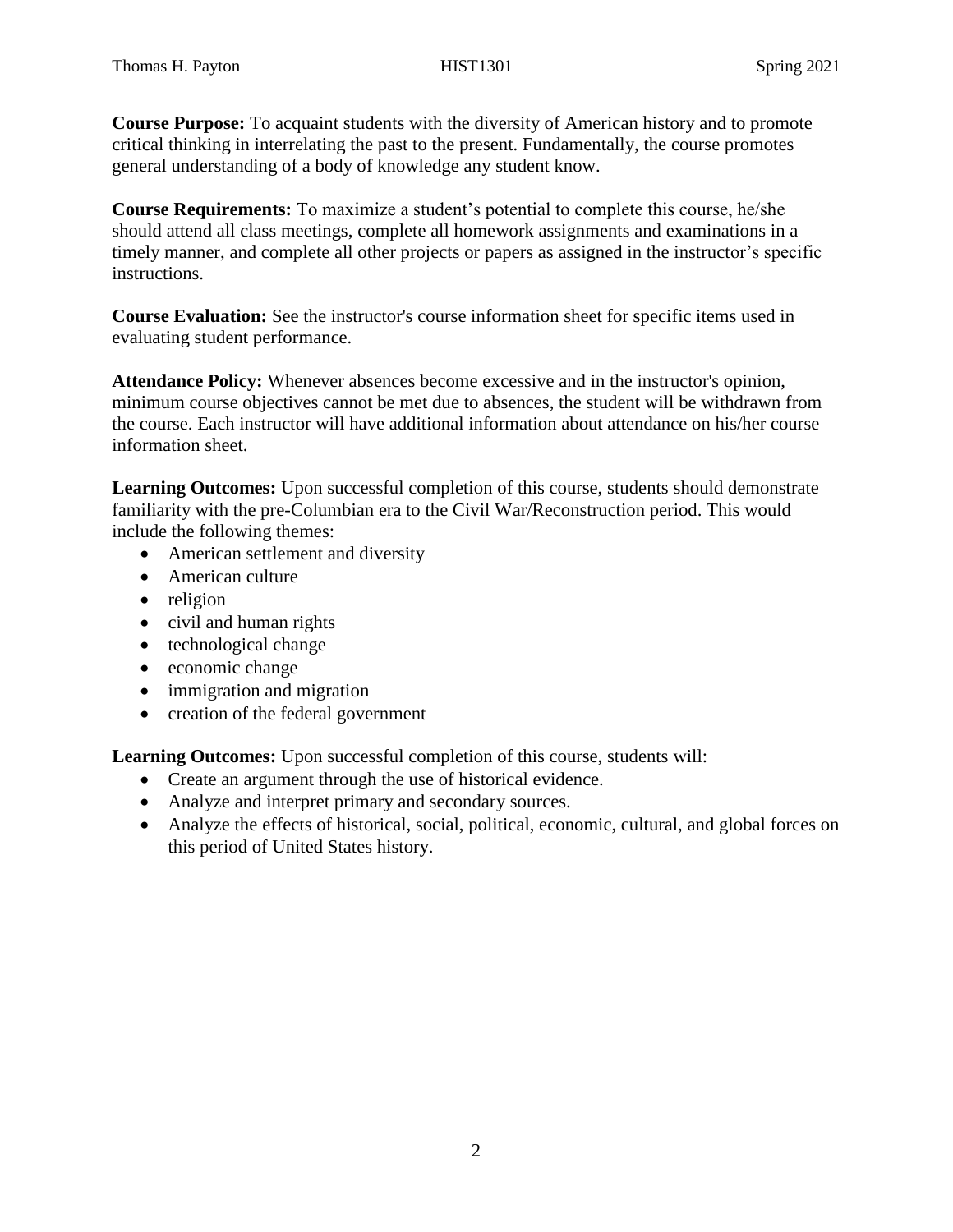# Classroom Syllabus

# Term: Spring 2021

- I. Course: HIST 1301: United States History I
	- a. Description: This course is a survey of United States history up to 1876. The course may examine such topics as the major cultural, economic, diplomatic, political, and social trends in the United States. The overall emphasis will be on understanding and interpreting history more than just the memorization of dates.
- II. Instructor: Thomas H. Payton Office: Reese Center, Building #3, Room #318C Phone: 806-894-9611, ext. 2908 Office hours: As posted on office door or by appointment E-mail: [tpayton@southplainscollege.edu](mailto:tpayton@southplainscollege.edu) Website: <http://www.southplainscollege.edu/faculty/payton-thomas.php> Technical Support: Email: blackboard@southplainscollege.edu Phone: 806-716-2180 (Monday-Friday, 8:00 a.m. - 4:00 p.m.)
- III. General Course Requirements:

Textbook: America: A Narrative History, Vol. I, Brief 11<sup>th</sup> Edition. George Tindall and David Shi, ISBN # 978-0-393-66896-4. Any additional readings will either be posted within Blackboard or will come from websites I have linked to the units and will be free.

IV. Attendance Policy: This is an online course, so there is no attendance as such. However it is expected that students will access the class at a minimum of at least once per week, excluding holidays. A STUDENT IS RESPONSIBLE FOR INITIATING THEIR OWN WITHDRAWAL FROM THE COURSE, if that becomes necessary. Any student who consistently misses deadlines, fails to maintain contact within the course, and/or if the instructor feels the objectives of the class will not be met due to lack of online participation within the class will be considered to have quit and may be dropped from the course. If you miss a total of **four** assignments (this includes writing assignments, discussions, and quizzes), you may be dropped from the class. Translation: stay in touch and get the work done. **One other note: failure to complete the Syllabus Quiz and Syllabus Contract on time will be taken as non-attendance in the class and you will be dropped.**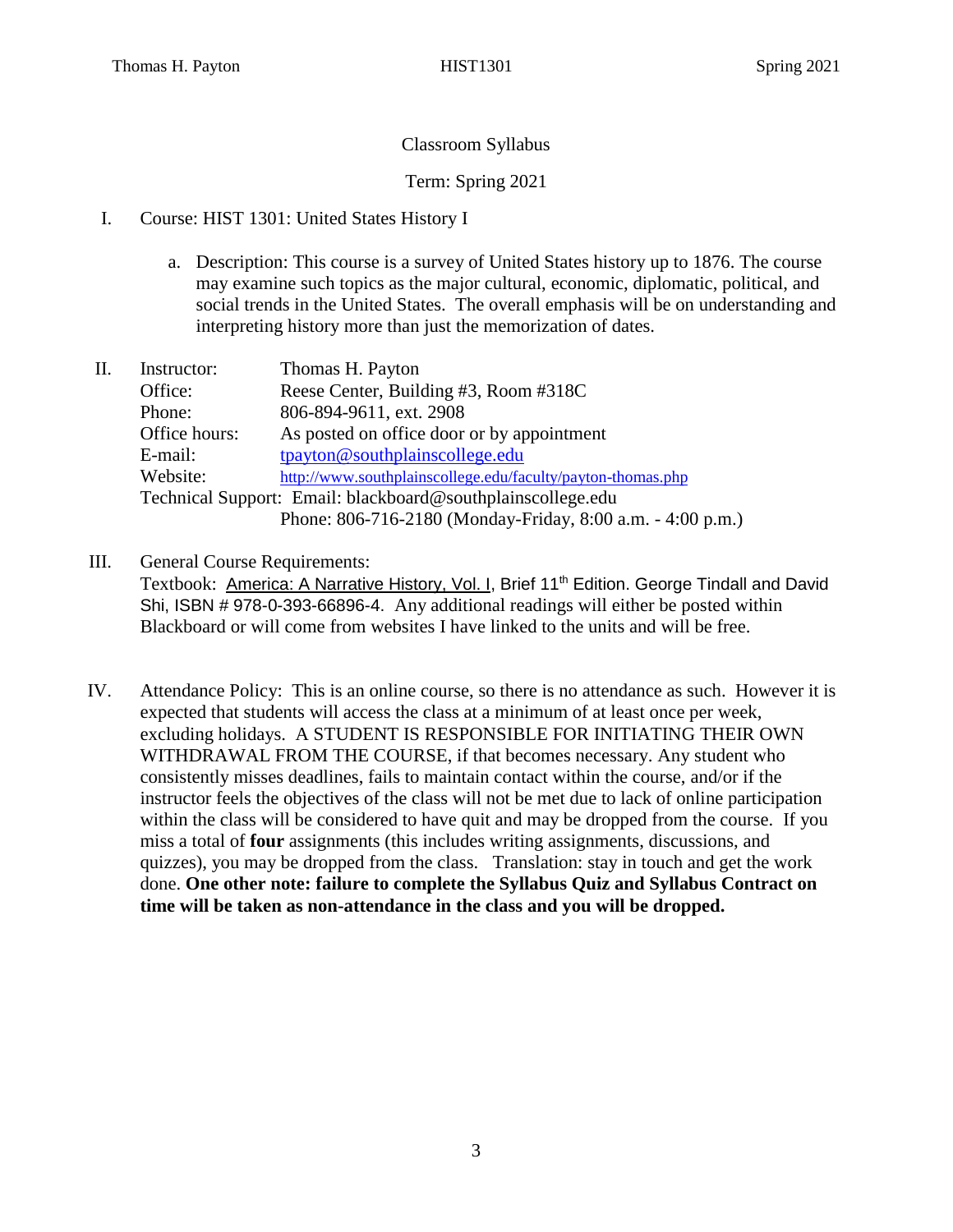V. Grading and Related Information, Definitions, Etc: There is a total of 290 points possible for the course. Grades will be determined as follows:

| <b>Syllabus Quiz</b>                                   |     |
|--------------------------------------------------------|-----|
| <b>Syllabus Contract</b>                               | 10  |
| Individual Writing Assignments (7 @ 10<br>points each) |     |
| Discussion Questions (6 @ 10 points each)              |     |
| Quizzes (13 @ 10 points each)                          | 130 |
| <b>Total Points</b>                                    |     |

I will grade on the following scale:

| 290 - 261 (100% - 90%)         |  |
|--------------------------------|--|
| 260 - 232 pts (89.9%-80%)      |  |
| 231 - 203 pts (79.9%-70%)      |  |
| 202 - 174 pts (69.9%-60%)      |  |
| $173 - 0$ pts $(59.9\% - 0\%)$ |  |

Instructor's Prerogative:

I also reserve the right to adjust quiz grades if I find that misleading questions have appeared on the test. For example, let's say that after you take the quiz, I find that 90% of you have missed a particular question. I'll review the questions and if, in my opinion, it is vague or misleading, I'll throw it out and add one point to everyone's score (all test questions are worth one point).

# **Plagiarism:**

For purposes of this class, plagiarism can mean several people turning in the same or closely related papers for the short written assignments or weekly discussions, including copying work from a student who took this course a previous semester. **Discussion responses that are copied directly from the book and/or website (in whole or in part) and Individual Writing Assignments and Extra Credit Assignments without citations or copied (in whole or in part) directly from a website will also fall under this category.** 

Additionally, I know it may be tempting to download papers from the Internet. However, please remember that there are many powerful software programs designed to detect plagiarism available to me and I know how to use them. I also have a pretty good idea of what student writing looks like. Finally, I have read the textbook and it's pretty easy for me to look up and see whether someone has merely copied from the text and turned it in as their answer. I take this stuff seriously. So should you.

### **Plagiarism of an assignment may result in a zero (0) for that assignment.**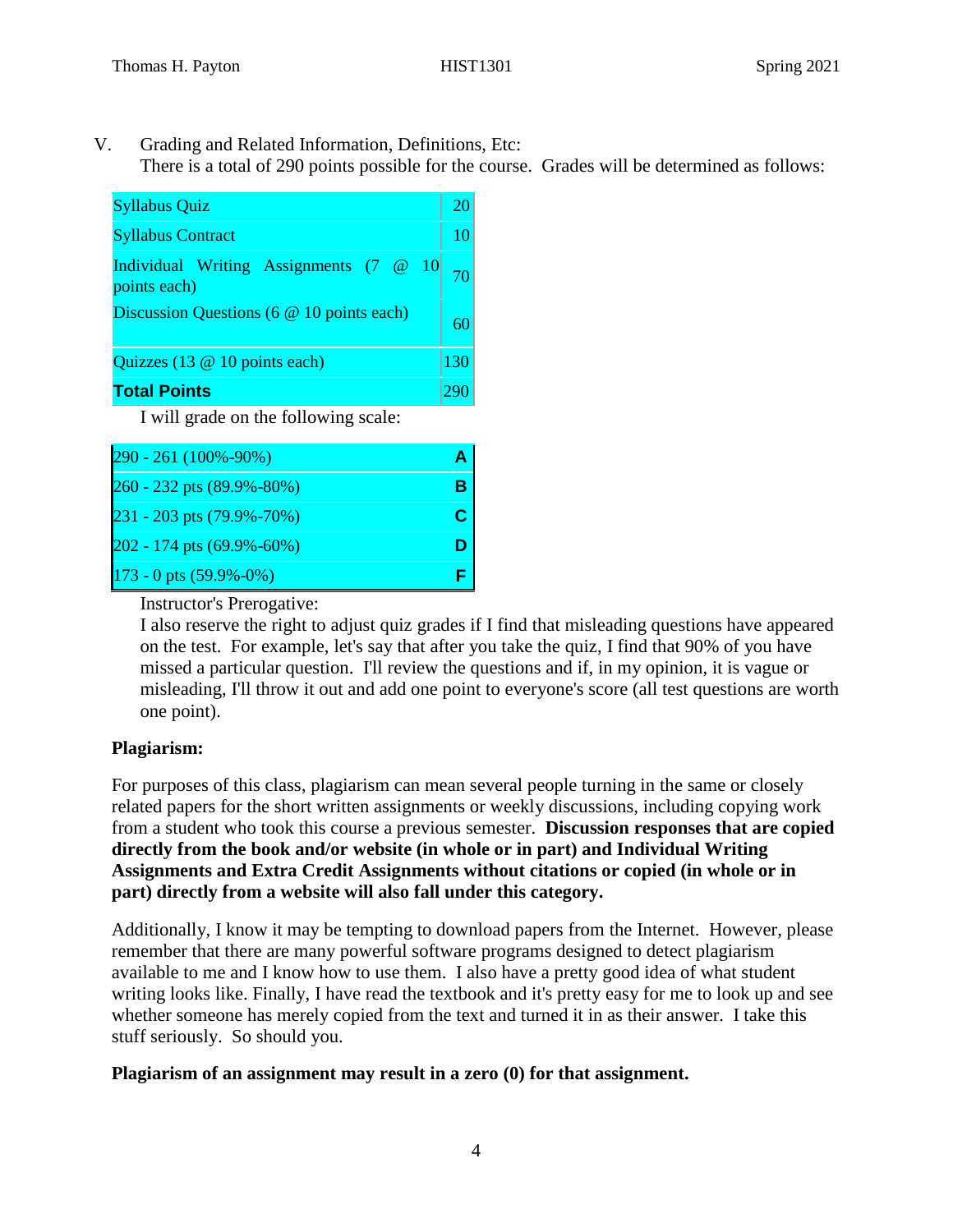# **Quizzes:**

There will be thirteen multiple choice quizzes this semester. Each quiz is worth 10 points and can only be taken once.

**Each quiz will consist of 10 multiple choice questions over the material covered in the textbook. You will have 10 minutes in which to take the quizzes. For purposes of this class, this means 10 consecutive minutes. To access the quizzes for this course, click on the appropriate unit link found on the course homepage and then click on the unit quiz link found in the Table of Contents of each unit.** 

If you have computer problems while taking your quiz, please send me a course message immediately. It is your responsibility to let me know that you have a problem as soon as the problem occurs. If you do not let me know about the problem until after the quiz closes, you will not be able to take the quiz.

You may use your books and notes on these quizzes. You may **not** use past exams or any type of answer key on these quizzes.

### **Academic Writing:**

**SPC Policy regarding "standard English":** All written assignments should be presented using the conventions of Standard Written English. South Plains College requires all students to become proficient in "academic English," a form of English that is typically used in academic, professional, and business contexts. While slang, regional idioms, and informal kinds of self-expression are appropriate in some contexts, they are out of place in academic writing. Writing instructors and professors in courses across the campus expect all students to demonstrate proficiency in using the conventions of academic English in their written work, whether it is in-class exams or take-home essays.

### **Individual Writing Assignments:**

### Required:

There will be a total of 7 short writing assignments posted this semester. These short papers (2-3 paragraphs maximum) will be worth ten points each. You will write a brief analysis of assigned images, documents, and websites. Specific instructions for each assignment will be included in each weekly unit. **All individual written assignments must be submitted via the writing assignment link contained within each unit. I will not accept any assignments submitted by any other means.**

Each short writing assignment should be in essay format and will receive a score from one to ten. **Points will be deducted if essays are not free of spelling, grammar, and structural errors and should be written in paragraph form.** 

**Submission of Writing Assignments:** Assignments **must** be submitted by uploading your assignment into TurnItIn. Your file **must** be saved as a doc, docx, or rtf file. A grade of zero will be given to any assignment saved as a different file type.

### **Unit Discussions:**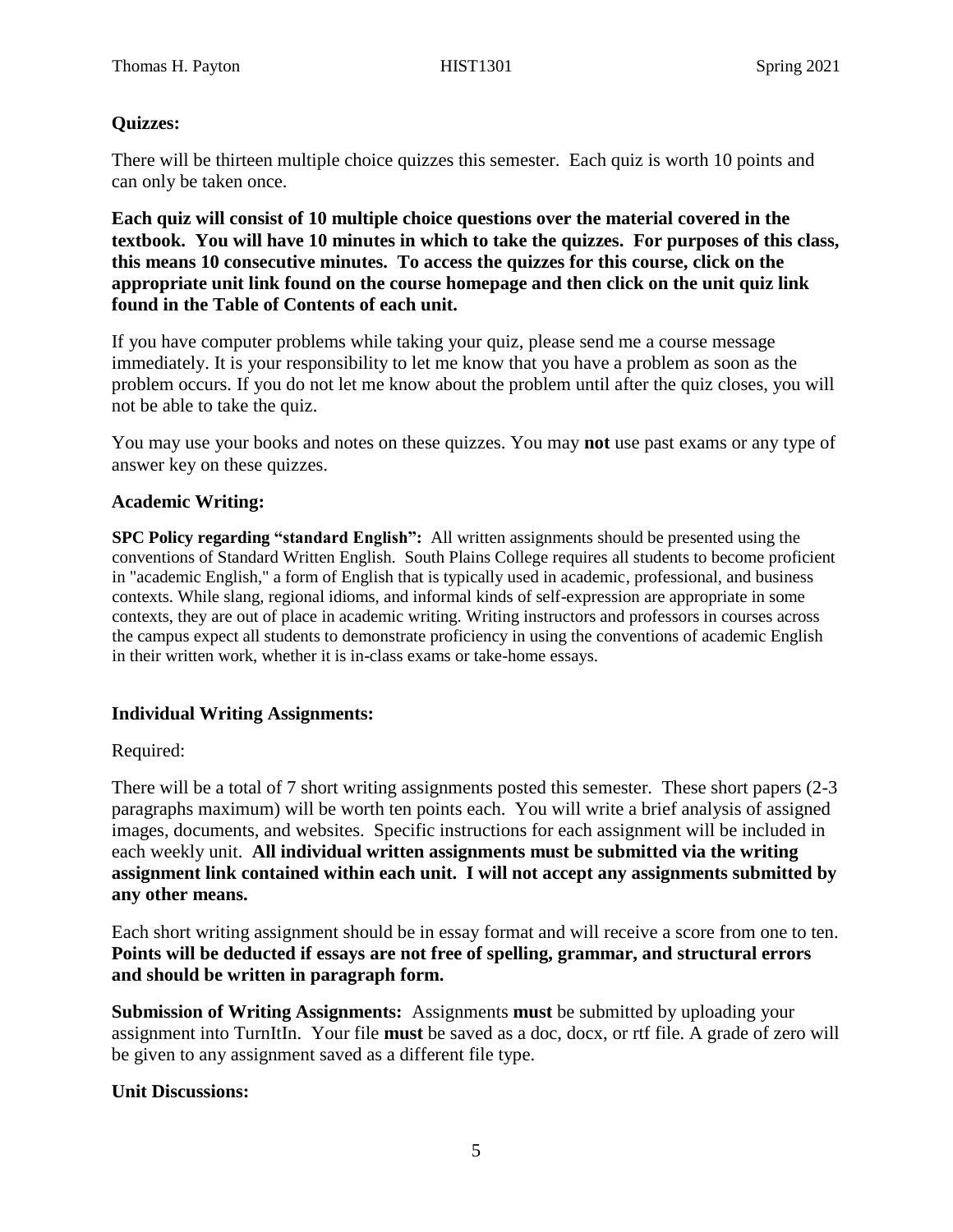### Required:

I will post one question to the course discussion forum for each of six units this semester. In order to receive full credit for the weekly discussions, you must actually carry on a discussion about the question with your peers. One posting does not constitute a discussion and will not receive full credit. You must also post **at least** two thoughtful discussion responses in order to earn full credit in addition to your initial response. ("I agree with your response" does not qualify as a discussion posting.) You must first post a response to my question and then you must post responses to other student's response(s). To be clear: you are to post one (1) initial response to my question and then you must post at least two (2) responses to your classmate's postings or responses, so at least 3 postings total are expected, each at least a paragraph long.

When responding to another student, **do not** give a critique of their submission. You should be carrying on a discussion about the question rather than telling them whether or not they did a good job or what they should have done. I will grade the discussions. The student needs to discuss the question.

**In order to allow your peers time to respond to your discussion postings, you must post your initial response to the discussion question by the first discussion deadline for that unit in order to receive full credit. You must then post a response to the other student's discussion submissions by the second discussion deadline for that unit in order to receive full credit.** You will only receive half credit if you fail to submit your first discussion response (your response to my discussion question) by the first discussion deadline or fail to respond to another student's discussion submission. For example, if your initial response for the Unit 2 discussion were due by 11:59 p.m. on Tuesday, September 11. Your final responses (responses to other student's postings) would be due by 11:59 p.m. on Friday, September 14. If you do not post your responses by then, you will have missed your chance to get credit for the Unit 2 discussion.

Additionally, each response should be at least one paragraph in length **(at least 5 sentences)** to receive credit. This does not mean that five sentences will automatically receive full credit. You must adequately discuss the question and fully respond to another student in order to receive full credit. This often cannot be done in five sentences.

**You must post your responses within the threads I start for each question. To do this, click on the question and then hit "reply" found below the question I have posted. I will not grade responses outside of the original thread of my question and will also not grade replies posted to another unit's discussion question.**

Your comments should reflect careful thinking and should be phrased in proper English (you know – capitalization, correct spelling, punctuation, complete sentences, etc.). Your comments should be normally between a paragraph and a page in length. **I expect you to cite page numbers when quoting the textbook, and you should enclose the direct quote in quotation marks**. Here is how you do that:

"In the short run the horse brought prosperity and mobility to the Plains Indians." (20)

If you cite sources outside the textbook, be sure to do so in standard MLA or Turabian citation format.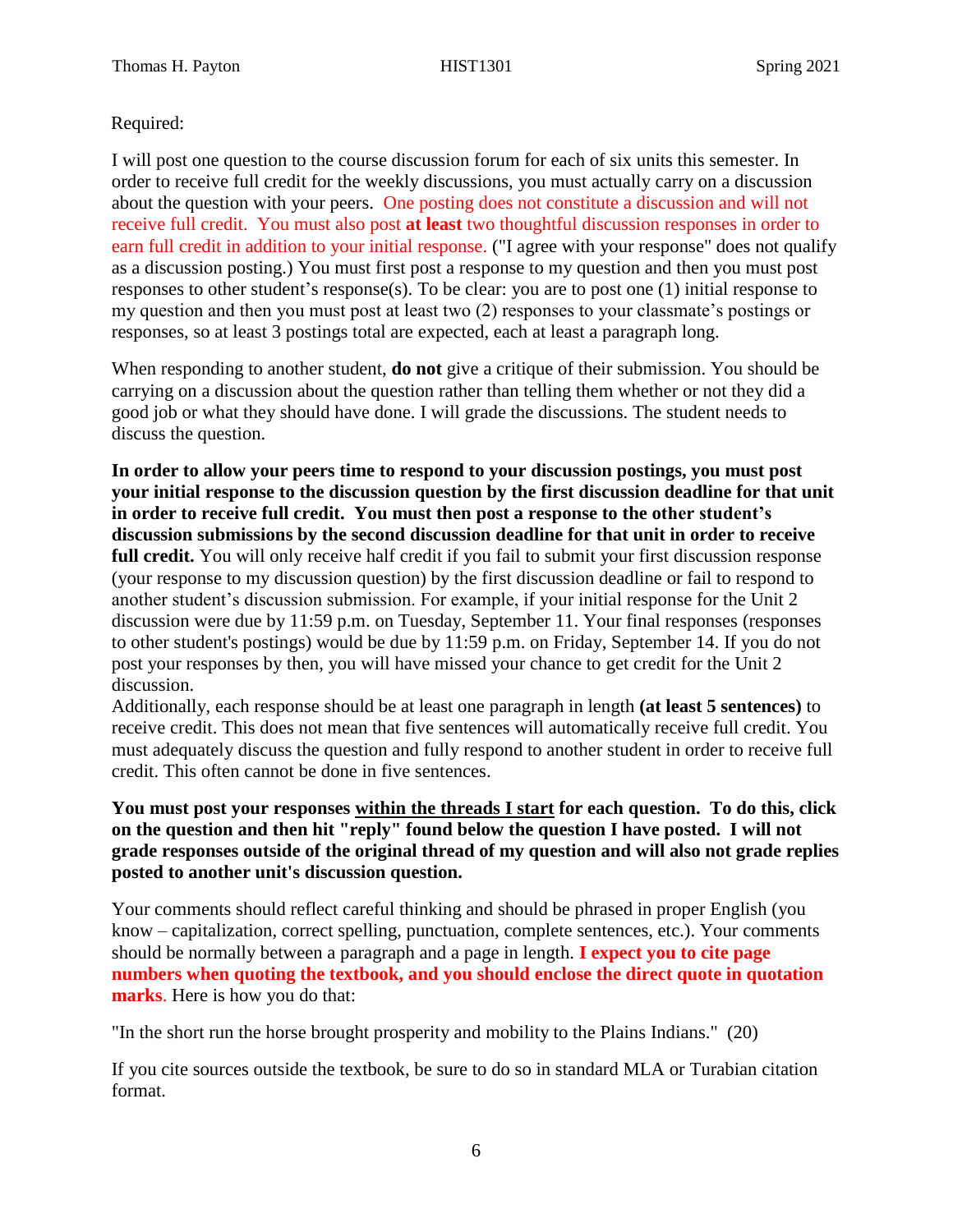**Students who turn in discussion responses that include direct quotes from the text not enclosed in quotation marks and that do not cite a page number from the text will receive a grade of zero for that assignment.**

**These discussions will be closely monitored and no foul language, personal insults, or meandering off topic will be tolerated. Students who break the rules will be warned once; if they continue to violate the rules, they will receive a zero for the Weekly Discussion grade for the entire semester.** 

#### **Grading Time Frame:**

I will post grades for your assignments approximately one week after the assignments are due.

#### **Late Assignment Policy:**

As a rule, work will not be accepted late for any reason other than a documented and verified extended problem with the Blackboard server. In rare cases, primarily associated with events like a lengthy medical event such as hospitalization, an exception may be granted. But this would be a rare exception and determined on a case by case basis by the instructor. In other words, get it done early so that there is no reason for it not to be done.

If you plan to be out of town or involved in any extracurricular activity that interferes with a deadline, it is your responsibility to submit the work prior to the deadline. **As a rule, (except as noted for extended Blackboard issues) late work is NOT accepted. Period.** 

#### **Submission of Assignments:**

It is your responsibility to double-check the submission of your work. If your work is not submitted (even though you may have attempted to submit it), I will not accept the assignment late.

#### **Computer Problems:**

**If your computer and/or internet has a tendency to freeze or crash right before an assignment is due, you will need to plan ahead and allow sufficient time in which to submit your work. Computer problems are not a valid excuse for submitting late work. If you do have computer problems when submitting an assignment, you will need to find another computer to use in order to submit your work. (Family members, friends, and libraries are excellent sources for locating another working computer.)**

**Always, always, always back up your work on your computer. I recommend saving a copy to your hard drive and also saving a copy to a flash drive (or even email it to yourself). Losing your work because you have computer problems and do not have a back-up copy is not a valid excuse to submit late work.**

VI. **Student Privacy**: South Plains College is bound by the Texas Open Records Law and the Family Educational Rights and Privacy Act of 1974. Information regarding these topics can be found in the South Plains College Catalog. As far as this class is concerned, I will NOT release or discuss your class performance, grades, averages, or attendance with anyone but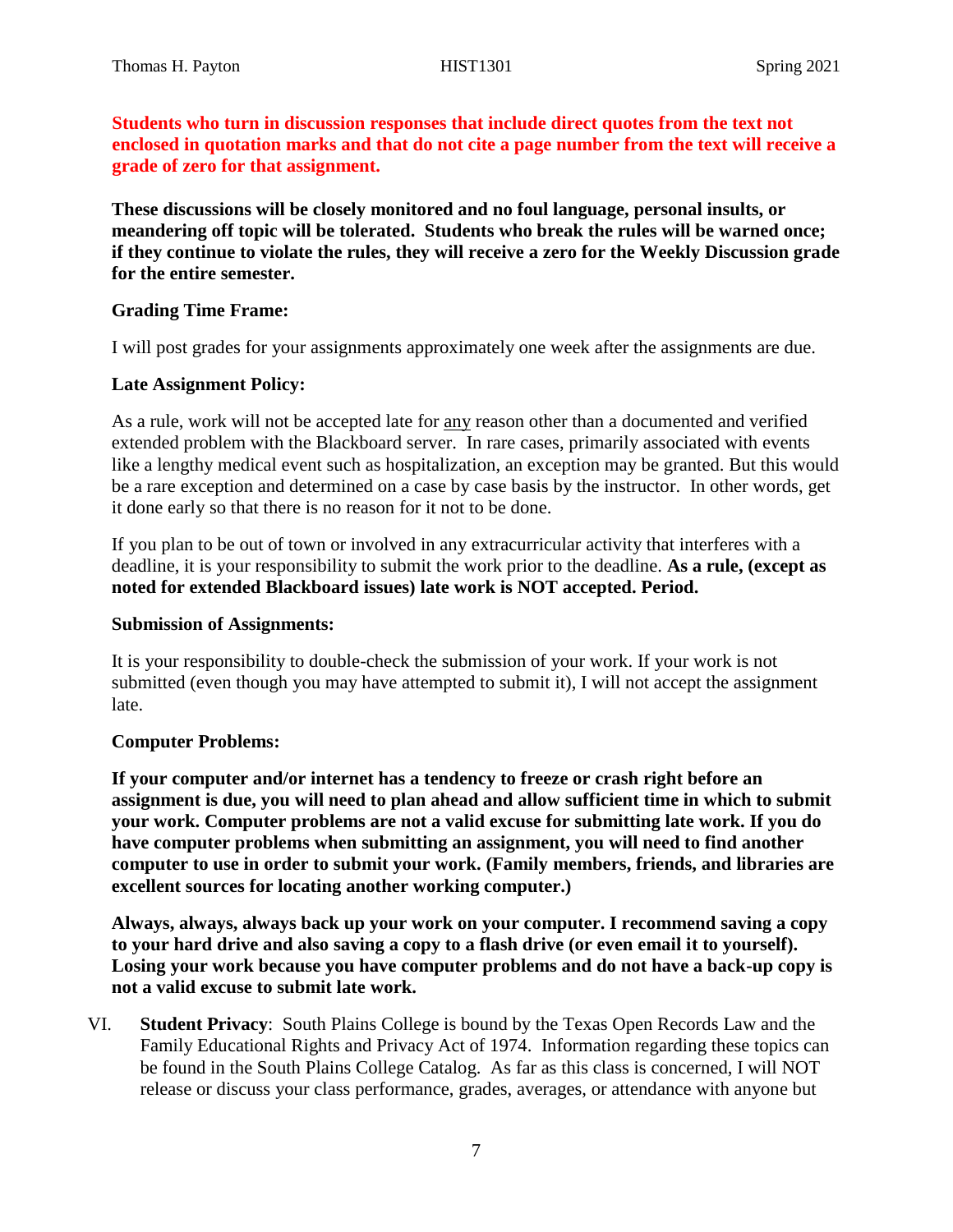you. This means that your parents, class counselors, principals, or any other interested party will not gain this information from me – if they need this sort of information they must ask you for it.

#### VII. ACCOMMODATIONS:

DIVERSITY STATEMENT: In this class, the teacher will establish and support an environment that values and nurtures individual and group differences and encourages engagement and interaction. Understanding and respecting multiple experiences and perspectives will serve to challenge and stimulate all of us to learn about others, about the larger world and about ourselves. By promoting diversity and intellectual exchange, we will not only mirror society as it is, but also model society as it should and can be.

EQUAL OPPORTUNITY: South Plains College strives to accommodate the individual needs of all students in order to enhance their opportunities for success in the context of a comprehensive community college setting. It is the policy of South Plains College to offer all educational and employment opportunities without regard to race, color, national origin, religion, gender, disability or age.

DISABILITY STATEMENT: Students with disabilities, including but not limited to physical, psychiatric, or learning disabilities, who wish to request accommodations in this class should notify the Disability Services Office early in the semester so that the appropriate arrangements may be made. In accordance with federal law, a student requesting accommodations must provide acceptable documentation of his/her disability to the Disability Services Office. For more information, call or visit the Disability Services Office at Levelland Student Health & Wellness Center 806-716-2577, Reese Center (also covers ATC) Building 8: 806-716-4675, Plainview Center Main Office: 806-716-4302 or 806-296-9611, or the Health and Wellness main number at 806- 716-2529.

PREGNANCY: If you are pregnant, or have given birth within six months, Under Title IX you have a right to reasonable accommodations to help continue your education. To activate accommodations you must submit a Title IX pregnancy accommodations request, along with specific medical documentation, to the Director of Health and Wellness. Once approved, notification will be sent to the student and instructors. It is the student's responsibility to work with the instructor to arrange accommodations. Contact Chris Straface, Director of Health and Wellness at 806-716- 2362 or email [cstraface@southplainscollege.edu](mailto:cstraface@southplainscollege.edu) for assistance.

**VIII. Campus Concealed Carry syllabus statement: Campus Concealed Carry - Texas Senate Bill - 11 (Government Code 411.2031, et al.) authorizes the carrying of a concealed handgun in South Plains College buildings only by persons who have been issued and are in possession of a Texas License to Carry a Handgun. Qualified law enforcement officers or those who are otherwise authorized to carry a concealed handgun in the State of Texas are also permitted to do so. Pursuant to Penal Code (PC)**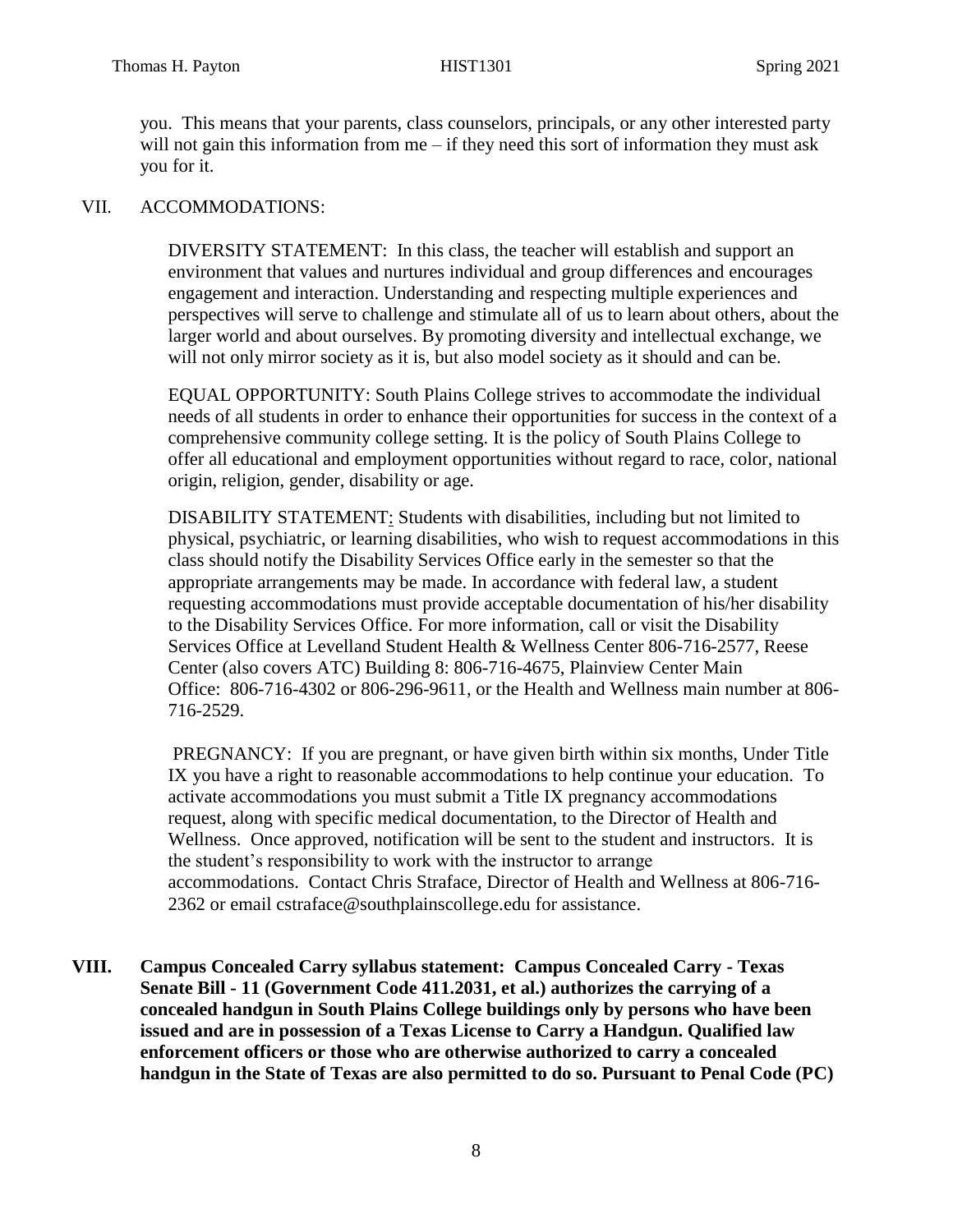**46.035 and South Plains College policy, license holders may not carry a concealed handgun in restricted locations. For a list of locations, please refer to the SPC policy at: (http://www.southplainscollege.edu/human\_resources/policy\_procedure/hhc.php) Pursuant to PC 46.035, the open carrying of handguns is prohibited on all South Plains College campuses. Report violations to the College Police Department at 806-716-2396 or 9-1-1.**

- **IX. Academic Integrity: It is the aim of the faculty of South Plains College to foster a spirit of complete honesty and a high standard of integrity. The attempt of any student to present as their own work any work which they have not honestly performed, is regarded as a most serious offense and renders the offender liable to serious consequences, up to and including possible suspension. Students should refer to the SPC General Catalog policy regarding consequences for cheating and plagiarism (see "Academic Integrity" and "Student Conduct" sections). This will also mean a failing grade on the exam/assignment in question at the minimum, and can entail failure of the course and/or expulsion from the college.**
- X. Schedule of Assignments for History 1301 Spring 2021

Online courses are designed to give students flexibility – and they do to some extent. However, some structure is also necessary in order to fit the course into a one-semester format. Please note the dates and times, as well as governing rules, for your assignments and quizzes below. If you miss an assignment or quiz, you are out of luck except as noted under the Late Assignment Policy. Remember, if you miss 4 or more assignments, you may be dropped as well.

Jan. 19 (Tue.) – First class day. All students must log into online classes. **Please read and print out the syllabus. Also, please read and complete all assignments in the Course Introduction learning module found on the Course Content page.**

• **Introductory Unit opens**—note: there are no writing assignments or weekly discussions due for the Introductory Unit.

Jan. 22 (Fri.)

• Syllabus Quiz and Syllabus Contract must be submitted by 11:59 p.m. CST on due date. Failure to complete this on time will be taken as non-attendance in the class and you will be dropped. You **must** take the Syllabus Quiz until you earn **full credit** (20 points). This is the only quiz you may take more than once.

Jan. 29 (Fri.)

- Unit 1 writing assignments must be submitted by 11:59 p.m. CST.
- Unit 1 quizzes must be submitted by 11:59 p.m. CST.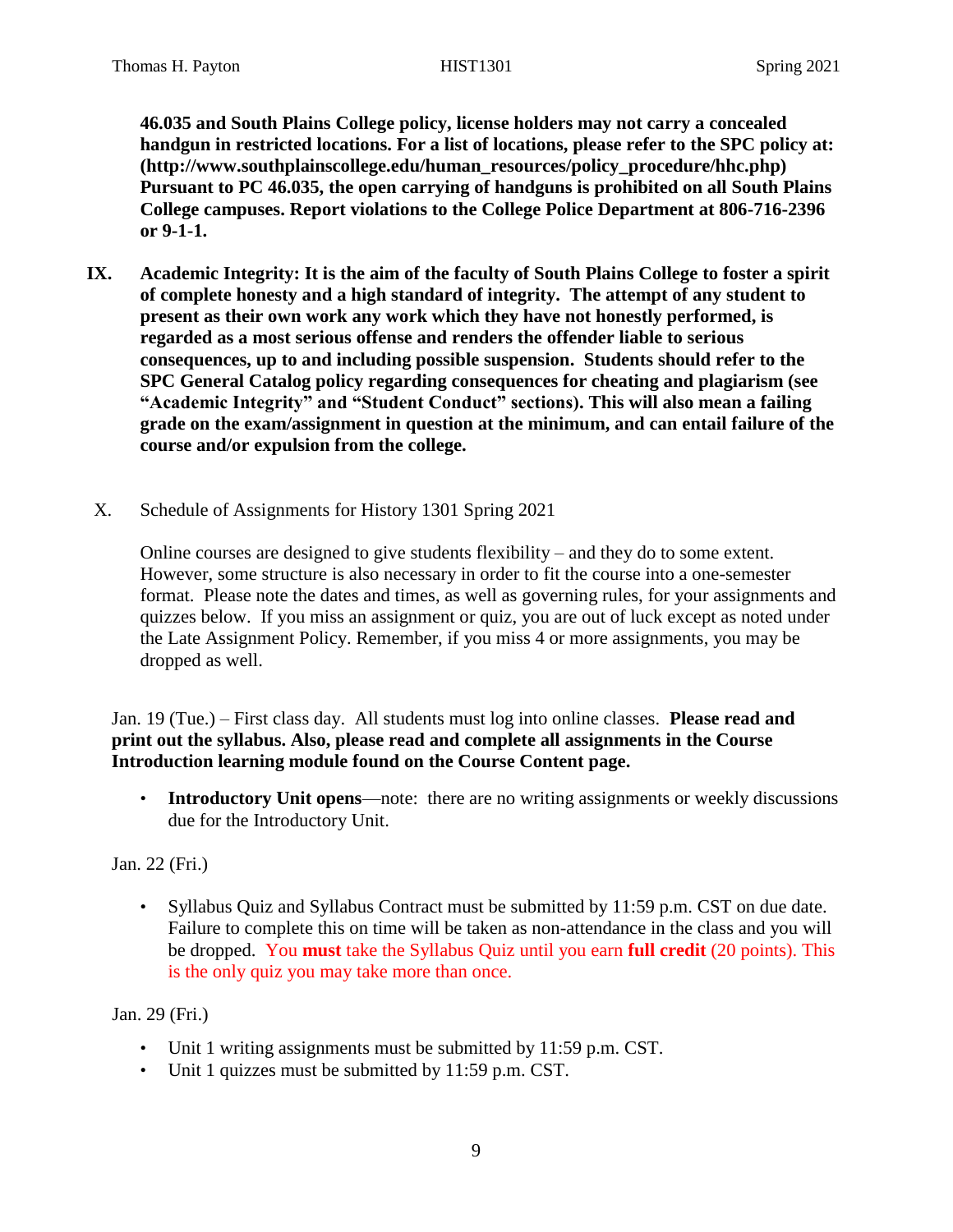Feb. 2 (Tues.)

• Unit 2 initial discussion responses must be submitted by 11:59 p.m. CST.

Feb. 5 (Fri.)

- Unit 2 final discussion responses must be submitted by 11:59 p.m. CST.
- Unit 2 quizzes must be submitted by 11:59 p.m. CST.

Feb. 12 (Fri.)

- Unit 3 writing assignments must be submitted by 11:59 p.m. CST.
- Unit 3 quizzes must be submitted by 11:59 p.m. CST.

Feb. 16 (Tues.)

• Unit 4 initial discussion responses must be submitted by 11:59 p.m. CST.

Feb. 19 (Fri.)

- Unit 4 final discussion responses must be submitted by 11:59 p.m. CST.
- Unit 4 quizzes must be submitted by 11:59 p.m. CST.

Feb. 26 (Fri.)

- Unit 5 writing assignments must be submitted by 11:59 p.m. CST.
- Unit 5 quizzes must be submitted by 11:59 p.m. CST.

Mar. 2 (Tues.)

• Unit 6 initial discussion responses must be submitted by 11:59 p.m. CST.

Mar. 5 (Fri.)

- Unit 6 final discussion responses must be submitted by 11:59 p.m. CST.
- Unit 6 quizzes must be submitted by 11:59 p.m. CST.

Mar. 12 (Fri.)

- Unit 7 writing assignments must be submitted by 11:59 p.m. CST.
- Unit 7 quizzes must be submitted by 11:59 p.m. CST.

March 15 – 19 Spring Break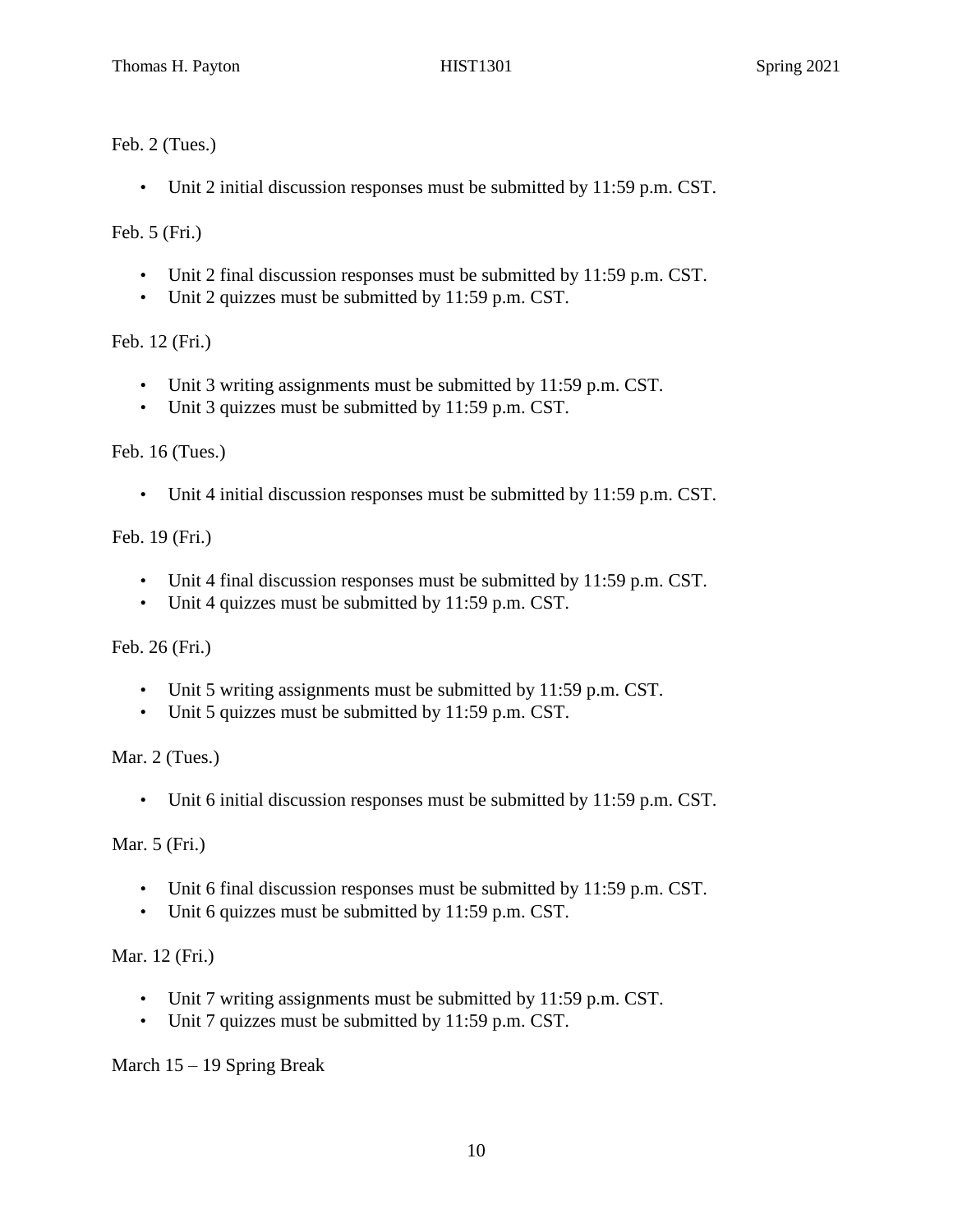Mar. 23 (Tues.)

• Unit 8 initial discussion responses must be submitted by 11:59 p.m. CST.

Mar. 26 (Fri.)

- Unit 8 final discussion responses must be submitted by 11:59 p.m. CST.
- Unit 8 quizzes must be submitted by 11:59 p.m. CST.

April 2 (Fri.)

- Unit 9 writing assignments must be submitted by 11:59 p.m. CST.
- Unit 9 quizzes must be submitted by 11:59 p.m. CST.

Apr. 6 (Tues.)

• Unit 10 initial discussion responses must be submitted by 11:59 p.m. CST.

Apr. 9 (Fri.)

- Unit 10 final discussions responses must be submitted by 11:59 p.m. CST.
- Unit 10 quizzes must be submitted by 11:59 p.m. CST.

Apr. 16 (Fri.)

- Unit 11 writing assignments must be submitted by 11:59 p.m. CST.
- Unit 11 quizzes must be submitted by 11:59 p.m. CST.

Apr. 20 (Tues.)

• Unit 12 initial discussion responses must be submitted by 11:59 p.m. CST.

Apr. 23 (Fri.)

- Unit 12 final discussion responses must be submitted by 11:59 p.m. CST.
- Unit 12 quizzes must be submitted by 11:59 p.m. CST.

### **Apr. 29 (Thurs.)**

Last day to drop a course.

Apr. 30 (Fri.)

- Unit 13 writing assignments must be submitted by 11:59 p.m. CST.
- Unit 13 quizzes must be submitted by 11:59 p.m. CST.